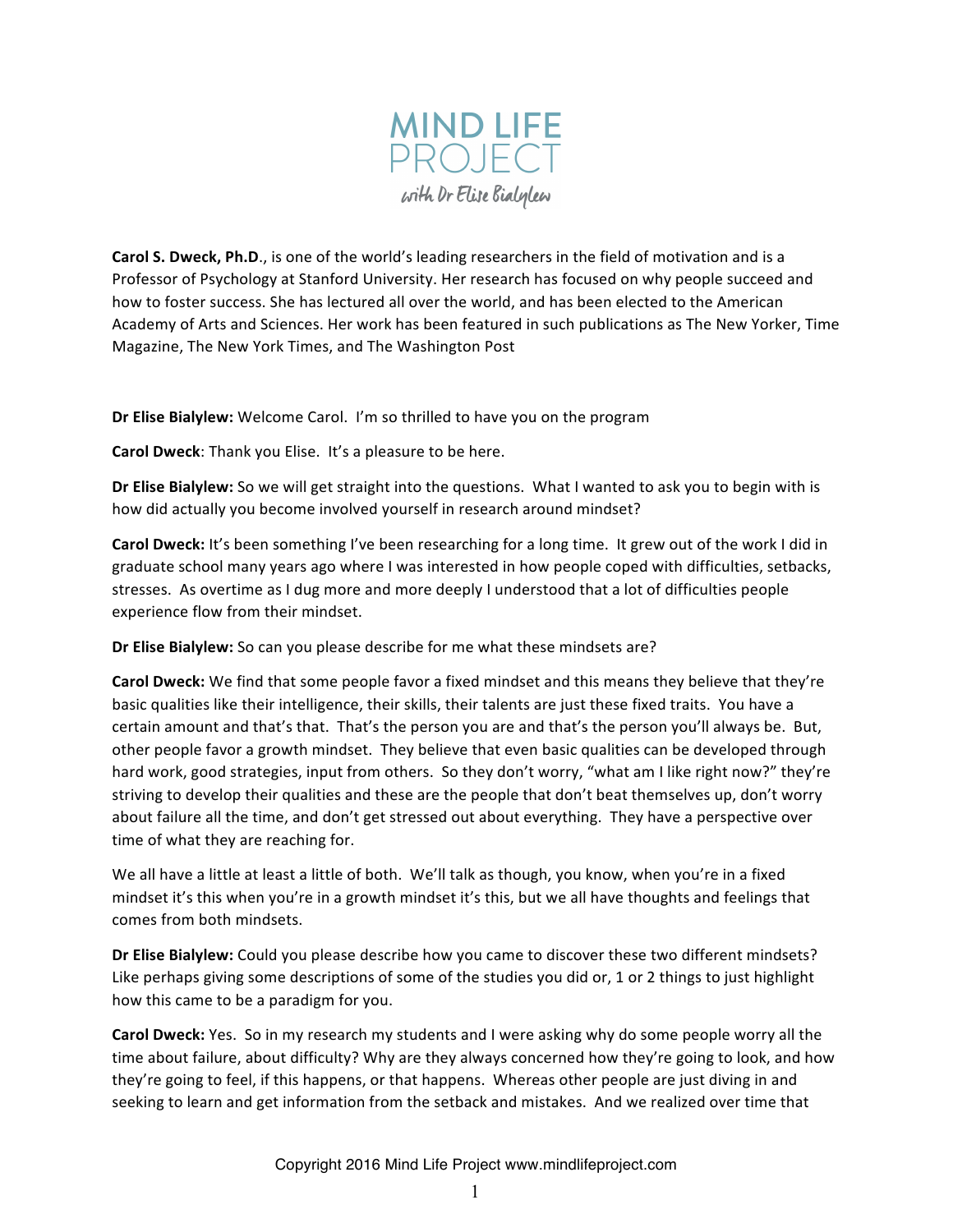these qualities flowed from the mindsets. **When you have a fixed mindset everything that happens** defines you in your eyes. If you have a failure, you are a failure. If you have to work too hard at **something you must not be good at it. But, in a growth mindset it's all revolving around learning.**  And so, what's a heartbreak and the end of the world for someone with a fixed mindset, is an exciting **challenge from a growth mindset perspective.** We see this in many studies where for example we follow students over school transitions. That's when everyone experiences difficulty and those in the fixed mindset say "Oh, I'm not good at this. I don't feel smart, I worry about…" even if they're doing well they worry if they're not doing well. But those in a growth mindset they have, you know, a healthy degree of apprehension because they don't know what's going on yet, but they are viewing it as more of a challenge and an opportunity for growth. Actually then in the end those with a growth mindset do better in terms of their grades. When we teach students the growth mindset, the idea that every time they stretch outside of their comfort zone and do new and hard things, the neurons in their brains form stronger connections and they get smarter. And when we teach them this and how to apply it to their school work, they do better. They earn higher grades, they earn higher achievement test scores.

**Dr Elise Bialylew:** So in fact even just teaching young people about the idea and concept of a growth mindset can actually perpetuate them into developing into a growth mindset or improving.

**Carol Dweck**: Yes, yes. We find this even among college aged students. And one of my former students Jason Plass showed that when you teach the elderly a growth mindset their memory improves.

**Dr Elise Bialylew:** That's fascinating. And how does this play out in the world of business?

**Carol Dweck**: Oh, it has a profound effect on the world of business where businesses and people in them need to be creative and innovative, experimenting and then rolling with the punches. So research has found that business people with more of a growth mindset are willing to take those risks more and willing to take on those challenges and see the setbacks as meaningful not about themselves it's about where to go next. People in a fixed mindset in companies say "I want to be the genius. I want to be the star. Even if I'm in a group I have to be the best". So either they opt out of the risk or they're competing with other people rather than seeing themselves as part of a team that's working together to do something exciting. Also the company itself can have predominantly a fixed mindset. A fixed mindset company we call that the "culture of genius." Everyone striving to look smart and not look dumb, hide mistakes. They talk about keeping secrets and cutting corners to get ahead. That's the name of the game. But, a growth mindset company supports people's development. They feel the company will be on their side if they take a risk and it doesn't work out. They feel the company gives them points for working with others, playing nicely with others. The bosses in growth mindset companies say that their employees are more innovative because they're given this freedom to innovate safely.

**Dr Elise Bialylew:** So, in the realm of business it's about relationships with people. I'm wondering now if we move that to the realm of relationships for example in family or intimate relationship settings and how this idea of the growth mindset versus the fixed mindset might come into play say in intimate relationships.

**Carol Dweck:** Yes it's been researched in intimate relationships as well. So that people who have more of a fixed mindset feel like they always have to be right, because if there's a problem in the relationship it means I'm at fault and therefore not a good person or you're at fault and not a good person. There's a lot of the blame game or there's a lot of deciding "Oh, is this relationship bad or good"? **But, people in**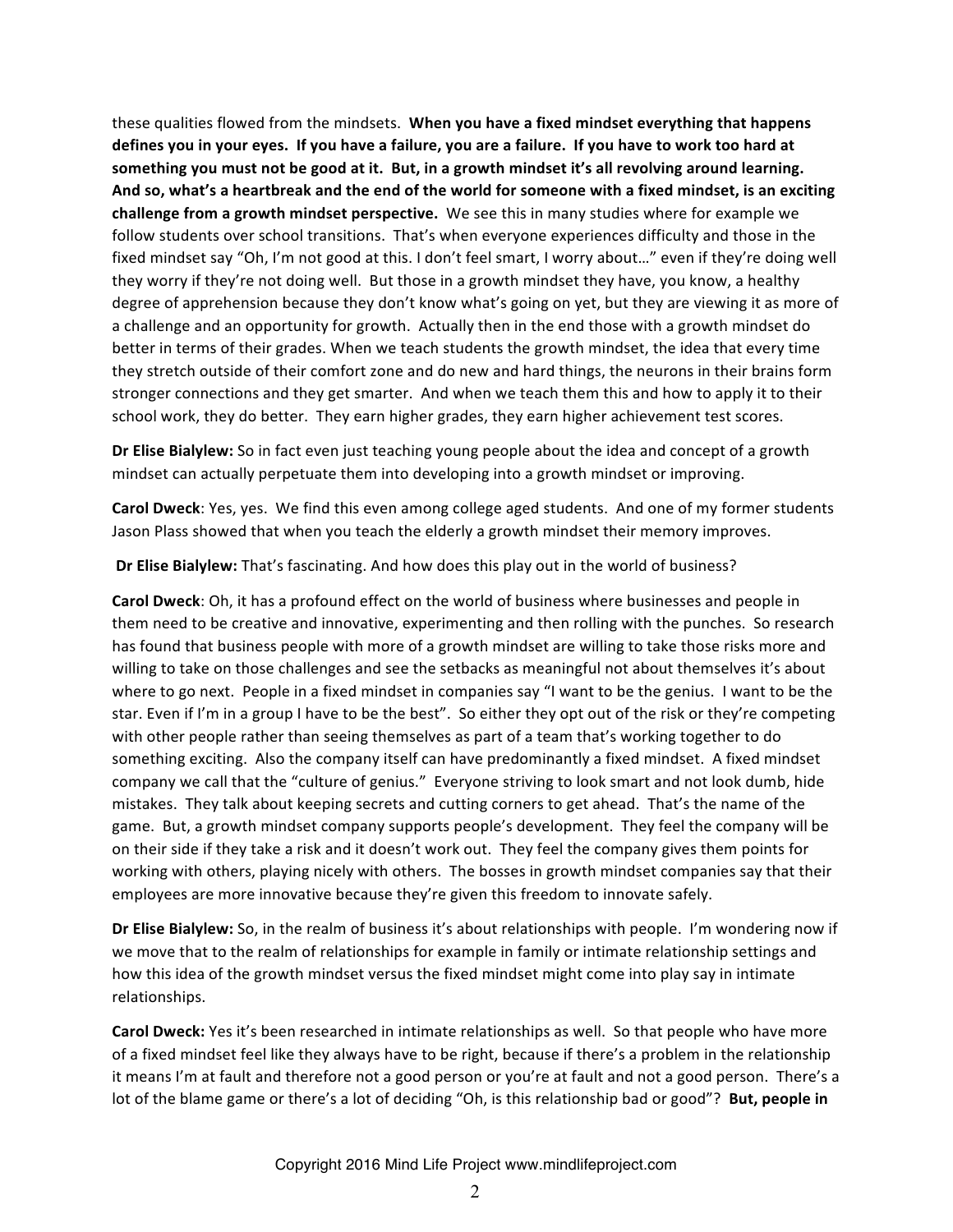**a growth mindset understand that relationships grow over time and that sometimes disagreement and argument can be the basis of greater understanding and greater growth through talking it out. They're not as threatened when a problem arises.** They're not as eager to say "Well, it's not my fault". And in fact as a legacy of my fixed mindset I still have a little bit of that blame game. So my husband and I had to invent a third person whom we named 'Maurice'. And then when we disagree about something or something goes wrong we blame Maurice. 

**Dr Elise Bialylew:** That's fantastic. I like that. So how do you suggest we could support one another to develop our growth mindsets?

**Carol Dweck**: Well we have a lot of research on how, for example, parents can develop growth mindset in their kids. First as I mentioned it can be taught directly. Kids can learn that when they do hard things they're growing their brains and getting smarter. But also we have found that the way parents praise their kids has a really important impact on their mindset and ironically telling kids that they're clever or brilliant backfires. It can harm them. It teaches them the fixed mindset and it makes them vulnerable to thinking "Oh, if you think I'm smart then I better not make mistakes. I better not do anything too hard". So it makes them want to do easy things and it makes them less able to cope with difficulty. So what's the alternative? We have found that when you praise the process, the child engages in their strategy, their hard work, their improvement over time, their focus, these are the things that teach them a growth mindset and help them to be hearty in the face of difficulty. We just published a study of mother's praise to their babies 1-3 years of age. And we showed that the parent's praise predicted the child's mindset and their desire for challenge 5 years later. The more process praise they gave, the more the child had a growth mindset and a desire for challenge 5 years later. So you can always change it but, it's powerful**. We're also doing research on the word "yet".** The child says "I'm not a math person", you would say "math's person". "I'm not good at this... The adult says "Yet".

## **Dr Elise Bialylew**: Oh I love that!

Carol Dweck: I also advise parents to talk a lot about struggle around the dinner table. "Who had a **fantastic struggle today?"** Too many kids think "Oh, if it's easy it means I'm smart and if I have to struggle that means oh I'm not". Let's make struggle a valiant thing. A terrific word.

**Dr Elise Bialylew:** That's fantastic. This idea of 'fantastic struggle' I think that's just wonderful for all of us not just our kids but actually amongst each other as well.

**Carol Dweck**: Amongst each other and in the work place. I worked with one of the biggest companies in Silicon Valley that traditionally had a culture of genius and I worked with one particular department where they started talking about struggle all the time and they felt so released to be more innovative and creative. And what I say is that you're conveying a different value system. It's not about easy, and smart and better than the other person. It's about how struggling and doing hard things as a team creates talent, intelligence and success. 

**Dr Elise Bialylew:** Fantastic. And I think that, I'm not sure if this is in your area or not, but all the research around neuroplasticity and the connection between learning and actually changing our brains would be very interesting as well.